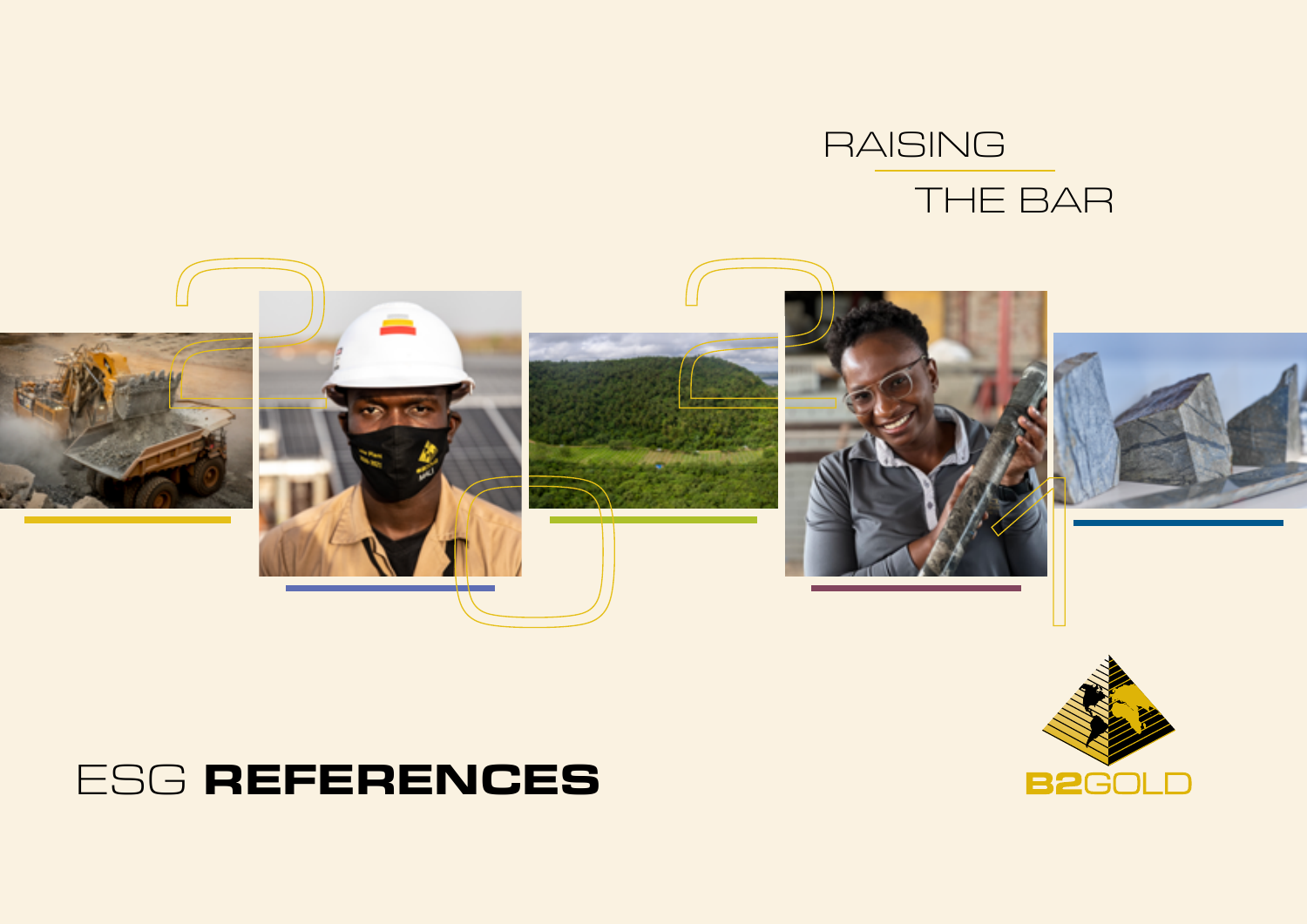**Contract Contract** 

**Contract Contract** 

#### B2GOLD ENVIRONMENTAL, SOCIAL AND GOVERNANCE (ESG) REFERENCES

## **TABLE 1** | ESG Policies and Management Systems

| Category             | <b>Policy or Management System</b>                                                        | Updated           | Reference Location |
|----------------------|-------------------------------------------------------------------------------------------|-------------------|--------------------|
| <b>Governance</b>    | <b>Advance Notice Policy</b>                                                              | February 23, 2021 | www.b2gold.com     |
|                      | <b>Anti-Corruption Policy</b>                                                             | February 23, 2021 | www.b2gold.com     |
|                      | Audit Committee Charter (Board of Directors)                                              | February 23, 2021 | www.b2gold.com     |
|                      | <b>Board Charter</b>                                                                      | February 23, 2021 | www.b2gold.com     |
|                      | Code of Business Conduct and Ethics                                                       | February 23, 2021 | www.b2gold.com     |
|                      | Compensation Committee Charter (Board of Directors)                                       | February 23, 2021 | www.b2gold.com     |
|                      | Corporate Governance and Nominating Committee Charter (Board of Directors)                | February 23, 2021 | www.b2gold.com     |
|                      | Disclosure, Confidentiality and Insider Trading Policy                                    | February 23, 2021 | www.b2gold.com     |
|                      | Health, Safety, Environmental, Social and Security Committee Charter (Board of Directors) | February 23, 2021 | www.b2gold.com     |
|                      | <b>Majority Voting Policy</b>                                                             | February 23, 2021 | www.b2gold.com     |
|                      | <b>Whistleblower Policy</b>                                                               | February 23, 2021 | www.b2gold.com     |
| <b>Environmental</b> | Environmental and Biodiversity Policy                                                     | January 1, 2022   | www.b2gold.com     |
|                      | Environmental and Biodiversity Performance Standards                                      | May 24, 2018      | Internal           |
|                      | <b>HSE Management System Standards</b>                                                    | May 24, 2018      | Internal           |
| <b>Social</b>        | Crisis and Emergency Management Guideline                                                 | October 4, 2018   | Internal           |
|                      | Diversity Policy (Board and Management)                                                   | November 2, 2021  | www.b2gold.com     |
|                      | <b>Golden Lifesaving Commitments</b>                                                      | July 2, 2021      | Internal           |
|                      | Grievance Procedure                                                                       | February 23, 2021 | Internal           |
|                      | <b>HSE Management System Standards</b>                                                    | May 24, 2018      | Internal           |
|                      | Non-Discrimination and Harassment Policy                                                  | February 23, 2021 | Internal           |
|                      | Occupational Health and Safety Policy                                                     | March 12, 2018    | www.b2gold.com     |
|                      | OHS Performance Standards                                                                 | June 19, 2018     | Internal           |
|                      | People Management Policy                                                                  | November 2, 2021  | www.b2gold.com     |
|                      | Policy on Equitable, Diverse and Inclusive Workplaces                                     | November 2, 2021  | www.b2gold.com     |
|                      | Social Performance Standards                                                              | March 18, 2021    | Internal           |
|                      | Social Responsibility and Human Rights Policy                                             | November 21, 2020 | www.b2gold.com     |
|                      | Supplier Code of Conduct                                                                  | November 13, 2018 | www.b2gold.com     |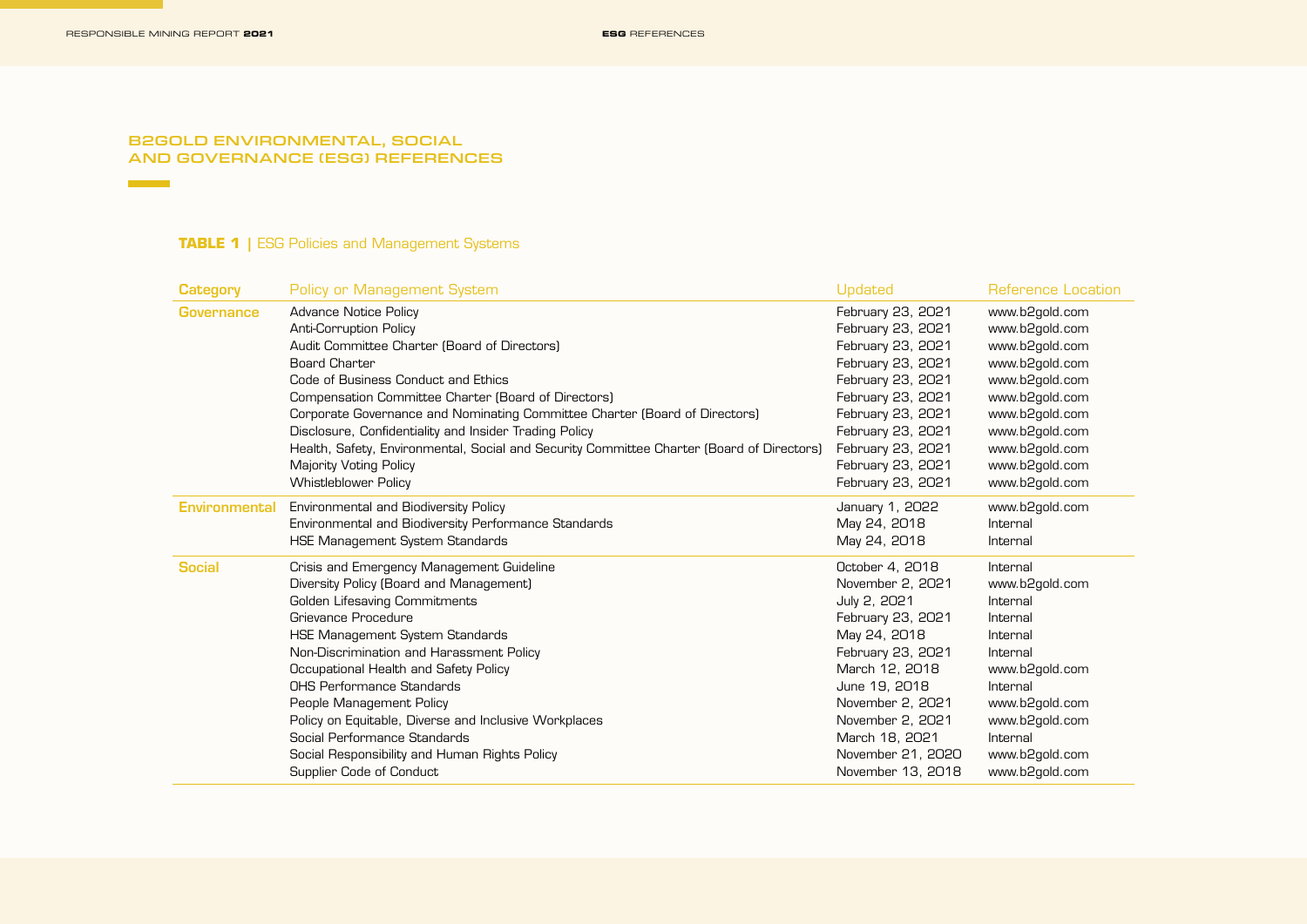RESPONSIBLE MINING REPORT **2021 ESG**SUB REFERENCES **SECTION**

**Contract Contract** 

 $\sim 10^{11}$  m  $^{-1}$ 

### REPORTING FRAMEWORK INDICES

## **TABLE 2 |** GRI General Disclosures

| <b>Category</b>                         | <b>Disclosure</b>                                                                                                                              | <b>GRI Indicator</b>                                | <b>Location Reference</b>                                                                                                 |
|-----------------------------------------|------------------------------------------------------------------------------------------------------------------------------------------------|-----------------------------------------------------|---------------------------------------------------------------------------------------------------------------------------|
| <b>Organizational</b><br><b>Profile</b> | Name of the organization                                                                                                                       | $102-1$                                             | Overview: About this Report                                                                                               |
|                                         | Activities, brands, products, and services<br>Location of headquarters<br>Location of operations<br>Ownership and legal form<br>Markets served | $102 - 2$<br>$102-3$<br>102-4<br>102-5<br>$102 - 6$ | Overview: About Us                                                                                                        |
|                                         | Scale of the organization                                                                                                                      | 102-7                                               | Overview: About Us<br>Our Economic Contribution: Sustainable Economic Growth<br>Our People: Approach to People Management |
|                                         | Information on employees and other workers                                                                                                     | $102 - 8$                                           | Our People: Data Tables                                                                                                   |
|                                         | Supply chain                                                                                                                                   | 102-9                                               | Our Economic Contribution: Supply Chain and Local Procurement                                                             |
|                                         | Significant changes to the organization and its supply chain                                                                                   | 102-10                                              | Overview: About this Report<br>Our Economic Contribution                                                                  |
|                                         | Precautionary Principle or approach                                                                                                            | 102-11                                              | Our Approach to<br>Responsible Mining                                                                                     |
|                                         | External initiatives<br>Membership of associations                                                                                             | 102-12<br>102-13                                    | Our Approach to Responsible Mining: Commitment to Standards<br>and Initiatives                                            |
| <b>Strategy</b>                         | Statement from senior decision-maker                                                                                                           | 102-14                                              | Message from the CEO                                                                                                      |
| <b>Ethics and</b>                       | Values, principles, standards, and norms of behaviour                                                                                          | 102-16                                              | Our Approach to Responsible Mining                                                                                        |
| Integrity                               | Mechanisms for advice and concerns about ethics                                                                                                | 102-17                                              | Governance: Business Ethics and Governance Principles                                                                     |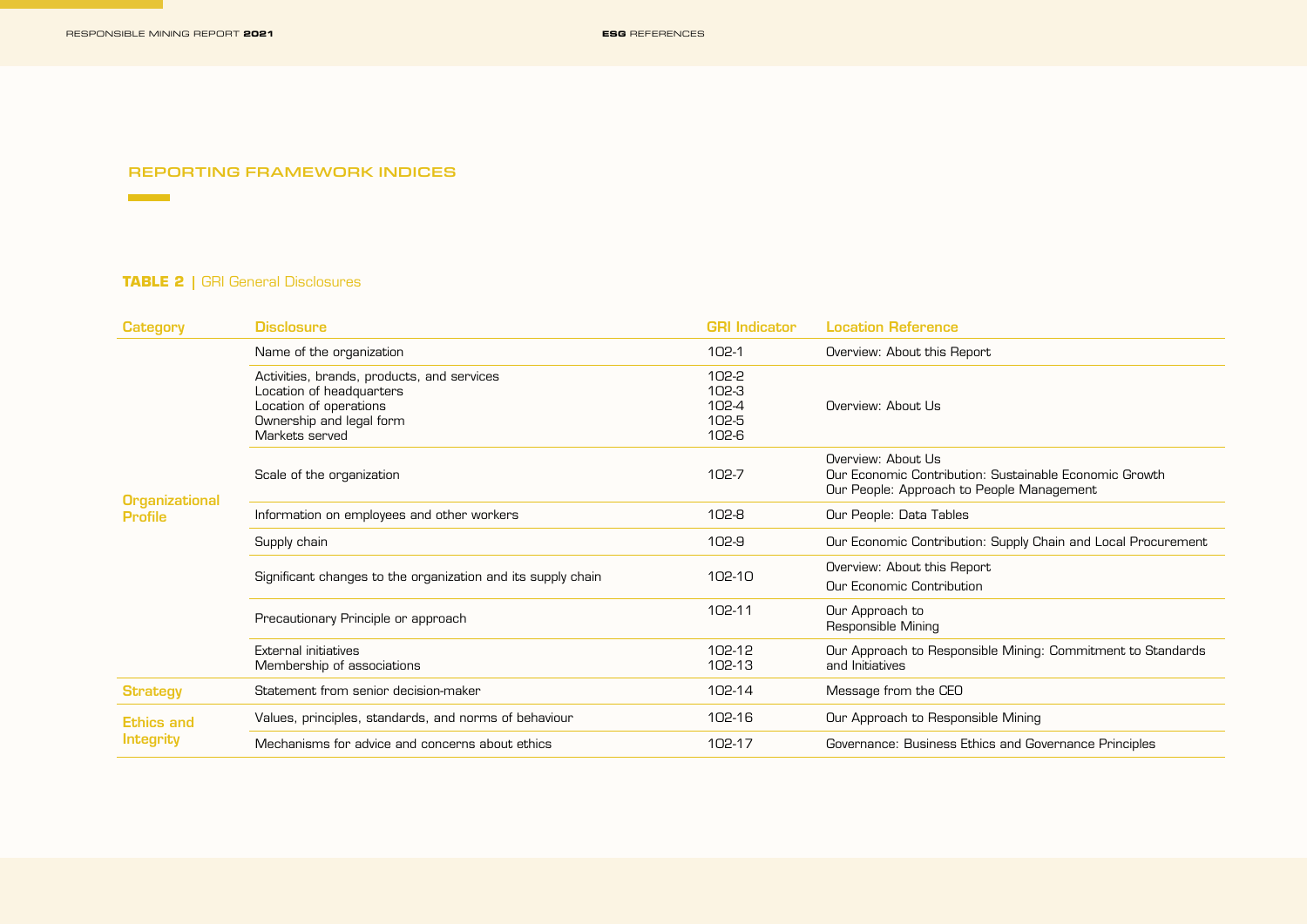<u> 1999 - Johann Barnett, fransk politiker (</u>

| <b>Category</b>    | <b>Disclosure</b>                                                                                                                                                                                                       | <b>GRI Indicator</b>       | <b>Location Reference</b>                                                                                   |
|--------------------|-------------------------------------------------------------------------------------------------------------------------------------------------------------------------------------------------------------------------|----------------------------|-------------------------------------------------------------------------------------------------------------|
|                    | Governance structure                                                                                                                                                                                                    | 102-18                     | Governance: Corporate Governance                                                                            |
| <b>Governance</b>  | Delegating authority                                                                                                                                                                                                    | 102-19                     | Governance: Business Ethics and Governance Principles                                                       |
|                    | Executive-level responsibility for economic, environmental, and social topics<br>Consulting stakeholders on economic, environmental, and social topics<br>Composition of the highest governance body and its committees | 102-20<br>102-21<br>102-22 | Governance: Corporate Governance                                                                            |
|                    | Chair of the highest governance body                                                                                                                                                                                    | 102-23                     | Governance: Corporate Governance                                                                            |
|                    | Nominating and selecting the highest governance body                                                                                                                                                                    | 102-24                     | Governance: Corporate Governance                                                                            |
|                    | Effectiveness of risk management processes                                                                                                                                                                              | 102-30                     | Governance: Risk Management                                                                                 |
|                    | Review of economic, environmental, and social topics<br>Highest governance body's role in sustainability reporting                                                                                                      | 102-31<br>102-32           | Governance: Corporate Governance                                                                            |
|                    | List of stakeholder groups                                                                                                                                                                                              | 102-40                     | Our Approach to Responsible Mining: Our Stakeholders                                                        |
| <b>Stakeholder</b> | Collective bargaining agreements                                                                                                                                                                                        | 102-41                     | Our People: Freedom of Association                                                                          |
| <b>Engagement</b>  | Identifying and selecting stakeholders<br>Approach to stakeholder engagement<br>Key topics and concerns raised                                                                                                          | 102-42<br>102-43<br>102-44 | Our Approach to Responsible Mining: Our Stakeholders<br>Our Approach to Responsible Mining: Material Topics |
|                    | Entities included in the consolidated financial statements                                                                                                                                                              | 102-45                     | Overview: About this Report                                                                                 |
|                    | Defining report content and topic boundaries                                                                                                                                                                            | 102-46                     | Overview: About this Report<br>Our Approach to Responsible Mining: Material Topics                          |
|                    | List of material topics                                                                                                                                                                                                 | 102-47                     | Our Approach to Responsible Mining: Material Topics                                                         |
|                    | Restatements of information                                                                                                                                                                                             | 102-48                     | Overview: About this Report                                                                                 |
| <b>Reporting</b>   | Changes in reporting                                                                                                                                                                                                    | 102-49                     | Overview: About this Report<br>Our Approach to Responsible Mining: Material Topics                          |
| <b>Practice</b>    | Reporting period<br>Date of most recent report<br>Reporting cycle                                                                                                                                                       | 102-50<br>102-51<br>102-52 | Overview: About this Report                                                                                 |
|                    | Contact point for questions regarding the Report                                                                                                                                                                        | 102-53                     | Main Contact for Enquiries                                                                                  |
|                    | Claims of reporting in accordance with the GRI Standards                                                                                                                                                                | 102-54                     | Overview: About this Report                                                                                 |
|                    | <b>GRI</b> content index                                                                                                                                                                                                | 102-55                     | <b>GRI Index</b>                                                                                            |
|                    | External assurance                                                                                                                                                                                                      | 102-56                     | Overview: About this Report                                                                                 |
|                    |                                                                                                                                                                                                                         |                            |                                                                                                             |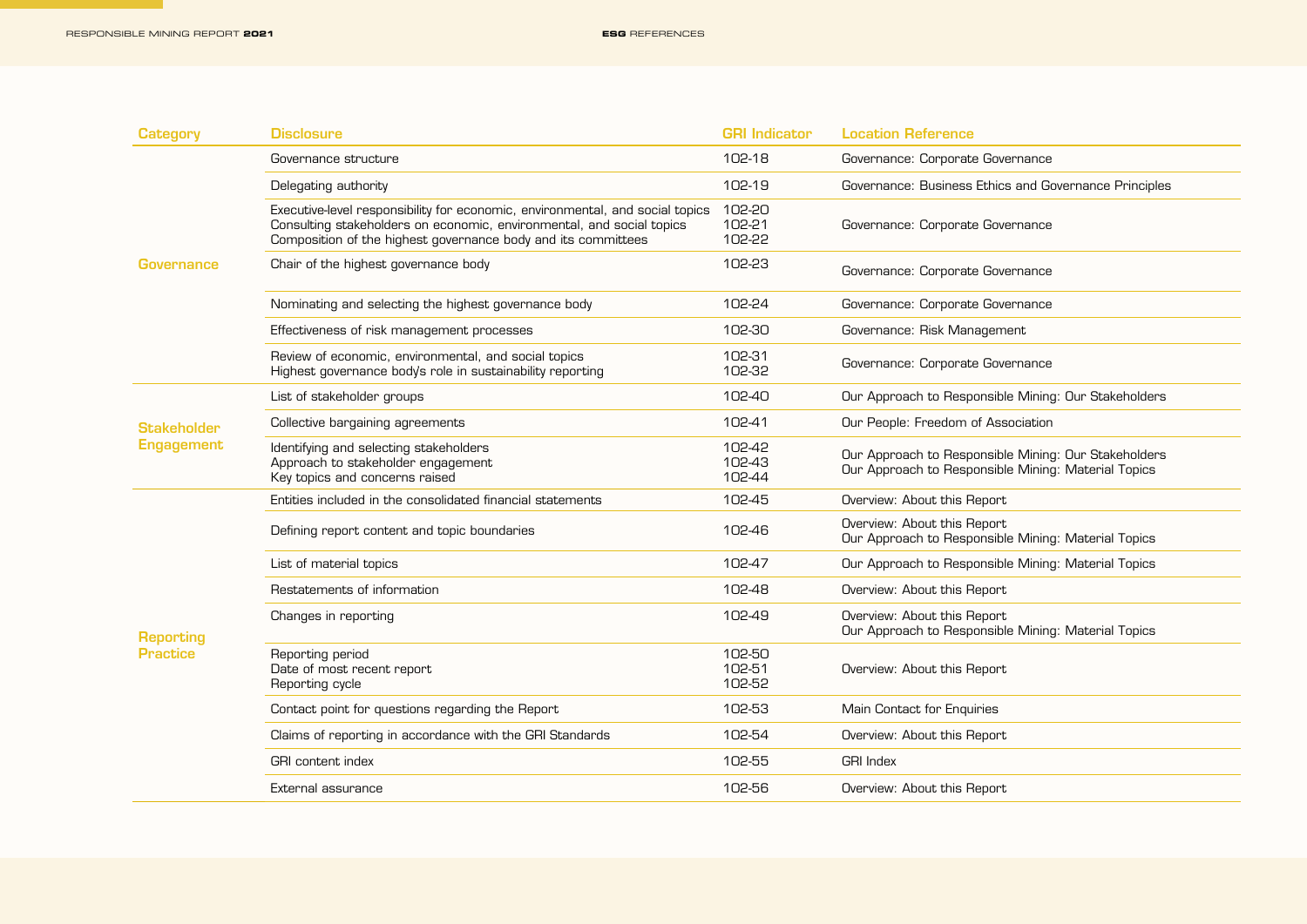<u> 1999 - Johann Barnett, fransk politiker (</u>

## **TABLE 3 |** GRI Topic-specific Disclosures

| <b>Category</b>                  | <b>Disclosure</b>               | <b>GRI Indicator</b>             | <b>Location Reference</b>                                                                  |
|----------------------------------|---------------------------------|----------------------------------|--------------------------------------------------------------------------------------------|
|                                  | Management Approach             | $103-1, 2, 3$                    | Our Approach to Responsible Mining<br>Our Economic Contribution                            |
|                                  | Economic Performance            | $201-1$                          | Our Economic Contribution: Economic Value Generated and Distributed                        |
| Economic                         | Market Presence                 | 202-2                            | Our People: Data Tables                                                                    |
|                                  | <b>Procurement Practices</b>    | 204-1                            | Our Economic Contribution: Supply Chain and Local Procurement                              |
|                                  | Anti-corruption                 | 205-2                            | Governance: Business Ethics and Governance Principles                                      |
|                                  | Management Approach             | $103-1, 2, 3$                    | Our Approach to Responsible Mining<br><b>Our Environment</b>                               |
|                                  | Energy                          | $302-1$                          | <b>Environment Data Tables</b>                                                             |
|                                  | <b>Water and Effluents</b>      | 303-1, 2, 3,4,5                  | Our Environment: Water Management<br>Environment Data Tables                               |
| <b>Environmental</b>             | Biodiversity                    | $304-1, 4$<br>MM <sub>1</sub>    | Our Environment: Biodiversity<br>Planning for Mine Closure                                 |
|                                  | Emissions                       | $305-1$                          | Our Environment: Energy and Climate Change<br>Environment Data Tables                      |
|                                  | Waste                           | $306-1, 2, 3$<br>MM <sub>3</sub> | Our Environment: Tailings and Waste<br>Environment Data Tables                             |
|                                  | <b>Environmental Compliance</b> | $307-1$                          | Our Environment: Compliance and Environmental Incidents                                    |
|                                  | Management Approach             | $103-1, 2, 3$                    | Our Approach to Responsible Mining<br>Our People                                           |
|                                  | Employment                      | 401-1                            | Our People: Data Tables                                                                    |
| Social:                          | Labour/Management Relations     | 402-1<br>MM4                     | Our People: Retaining Talent<br>B2Gold did not experience any strikes or lockouts in 2021. |
| <b>Labour and</b><br>Decent work | Occupational Health and Safety  | 403-1, 2, 3, 4,<br>5, 6, 7, 8    | Our People: Occupational Health and Safety<br>Our People: Data Tables                      |
|                                  | Training and Education          | 404-2                            | Training, Education and Development                                                        |
|                                  | Diversity and Equal Opportunity | 405-1, 2                         | Our People: Diversity and Equal Opportunity<br>Our People Data Tables                      |
|                                  | <b>Emergency Preparedness</b>   | G4-DMA                           | Our People: Occupational Health and Safety                                                 |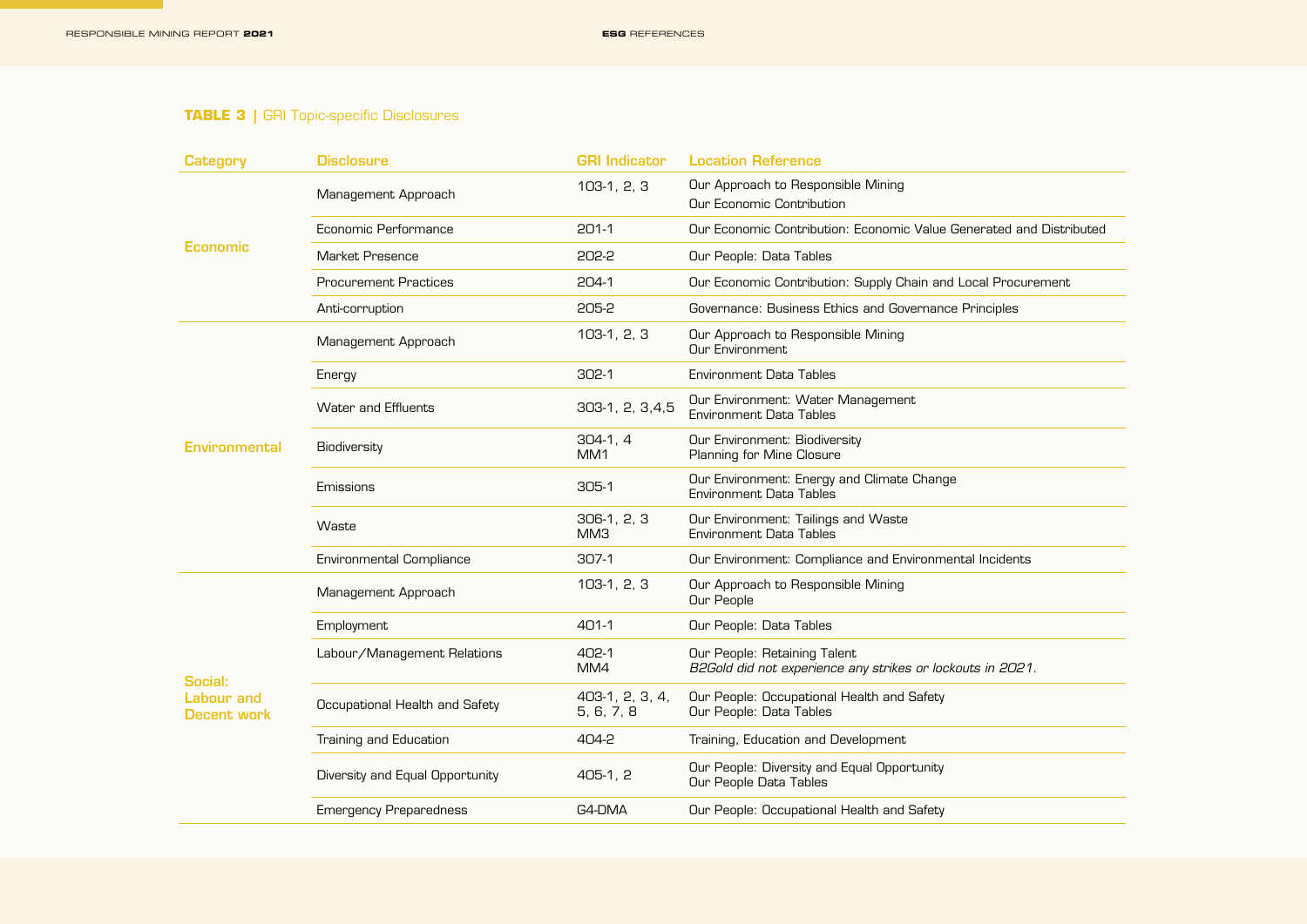<u> 1989 - Johann Barn, mars eta inperiodo</u>

| <b>Category</b>     | <b>Disclosure</b>                                          | <b>GRI</b> Indicator | <b>Location Reference</b>                                                       |
|---------------------|------------------------------------------------------------|----------------------|---------------------------------------------------------------------------------|
|                     | Management Approach                                        | $103-1, 2, 3$        | Our Approach to Responsible Mining<br>Our People<br><b>Our Communities</b>      |
|                     | Non-discrimination                                         | 406-1                | Our People: Non-Discrimination and Harassment                                   |
| Social:             | Freedom of Association and<br><b>Collective Bargaining</b> | 407-1                | Our People: Freedom of Association<br>Our Communities: Human Rights Commitments |
| <b>Human Rights</b> | Child Labour                                               | 408-1                | Our Communities: Human Rights Commitments                                       |
|                     | Forced and Compulsory Labour                               | 409-1                | Our Communities: Human Rights Commitments                                       |
|                     | <b>Security Practices</b>                                  | 410-1                | Our Communities: Human Rights Commitments<br>Our Communities: Security          |
|                     | Human Rights Assessment                                    | 412-1, 2             | Our Communities: Human Rights Commitments                                       |
|                     | Management Approach                                        | $103-1, 2, 3$        | Our Approach to Responsible Mining<br><b>Our Communities</b>                    |
| Social:             | <b>Local Communities</b>                                   | 413-1, 2             | <b>Our Communities</b>                                                          |
| <b>Society</b>      | Artisanal and Small-Scale Mining                           | MM <sub>8</sub>      | Our Communities: Artisanal and Small-Scale Mining                               |
|                     | Resettlement                                               | MM9                  | Our Communities: Resettlement                                                   |
|                     | Closure Planning                                           | MM <sub>10</sub>     | Planning for Mine Closure                                                       |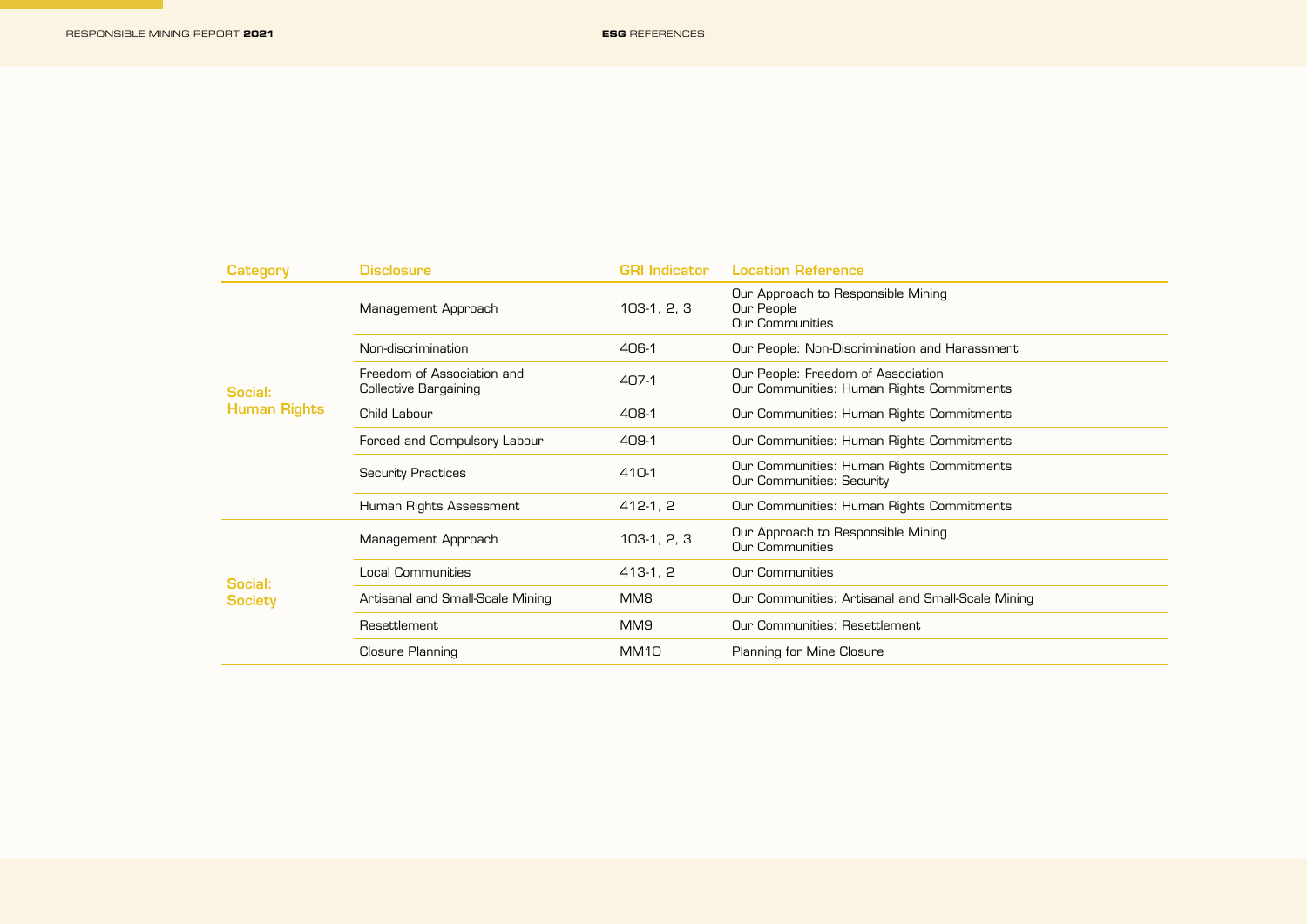<u> 1999 - Johann Barnett, fransk politiker (</u>

## **TABLE 4 |** SASB Standards

| <b>SASB Topic</b>                  | <b>Accounting Metric</b>                                                                                                                                                                                                                   | <b>Unit</b>                                            | <b>Code</b><br>(EM-MM-) | 2021 Response                                                                                                                                                                                                     | <b>Location Reference</b>                                                                                        |
|------------------------------------|--------------------------------------------------------------------------------------------------------------------------------------------------------------------------------------------------------------------------------------------|--------------------------------------------------------|-------------------------|-------------------------------------------------------------------------------------------------------------------------------------------------------------------------------------------------------------------|------------------------------------------------------------------------------------------------------------------|
| <b>GHG</b><br><b>Emissions</b>     | (1) Gross global Scope 1 emissions,<br>(2) Percentage covered under emissions-limiting<br>regulation                                                                                                                                       | Metric tons<br>(t) CO <sub>2</sub> e<br>Percentage (%) | 110a.1                  | (1) Scope 1 emissions were 722 thousand tonnes<br>CO <sub>e</sub><br>(2) No scope 1 emissions are covered under<br>emissions-limiting regulations                                                                 | Our Environment -<br><b>Energy and Climate Change</b><br>B2Gold 2022 Climate Strategy Report<br>(www.b2gold.com) |
|                                    | (1) Discussion of long-term and short-term strategy<br>or plan to manage Scope 1 emissions,<br>(2) Emissions reduction targets,<br>(3) Analysis of performance against those targets                                                       | n/a                                                    | 110a.2                  | (1) Refer to B2Gold's Climate Strategy Report for<br>a discussion of our strategy to manage scope 1<br>emissions.<br>(2) B2Gold will issue a GHG emissions reduction<br>target in 2022.<br>(3) Not applicable.    | Our Environment -<br><b>Energy and Climate Change</b><br>B2Gold 2022 Climate Strategy Report<br>(www.b2gold.com) |
| <b>Air Quality</b>                 | Air emissions of the following pollutants:<br>$(1)$ CO<br>(2) NOx (excluding N <sub>2</sub> O)<br>$(3)$ SO <sub>x</sub><br>(4) particulate matter (PM10)<br>(5) mercury (Hg)<br>$(6)$ lead $(Pb)$<br>(7) volatile organic compounds (VOCs) | Metric tons (t)                                        | 120a.1                  | B2Gold does not currently report air emissions of<br>these pollutants.                                                                                                                                            |                                                                                                                  |
| <b>Energy</b><br><b>Management</b> | (1) Total energy consumed<br>(2) Percentage grid electricity<br>(3) Percentage renewable                                                                                                                                                   | Gigajoules<br>$(GJ)$ .<br>Percentage (%)               | 130a.1                  | $(1)$ 9.0 million GJ<br>(2) None of our operations were connected to the<br>grid in 2021<br>(3) 2%                                                                                                                | Our Environment -<br><b>Energy and Climate Change</b><br>B2Gold 2022 Climate Strategy Report<br>(www.b2gold.com) |
| <b>Water</b><br><b>Management</b>  | (1) Total fresh water withdrawn<br>(2) Total fresh water consumed<br>(3) Percentage of each in regions with High<br>or Extremely High Baseline Water Stress                                                                                | Thousand<br>cubic<br>meters $(m3)$ ,<br>Percentage (%) | 140a.1                  | (1) 19,298 thousand $m^3$<br>$(2)$ 11,808 thousand m <sup>3</sup><br>(3) Otjikoto is the only operation in a country with<br>High or Extremely High Baseline Water Stress:<br>Withdrawn = $24%$<br>Consumed = 34% | Our Environment -<br><b>Water Management</b>                                                                     |
|                                    | Number of incidents of non-compliance associated<br>with water quality permits, standards, and<br>regulations                                                                                                                              | Number                                                 | 140a.2                  | B2Gold had no non-compliances associated with<br>water quality permits, standards, and regulations<br>in 2021.                                                                                                    | Our Environment -<br>Compliance and Environmental Incidents                                                      |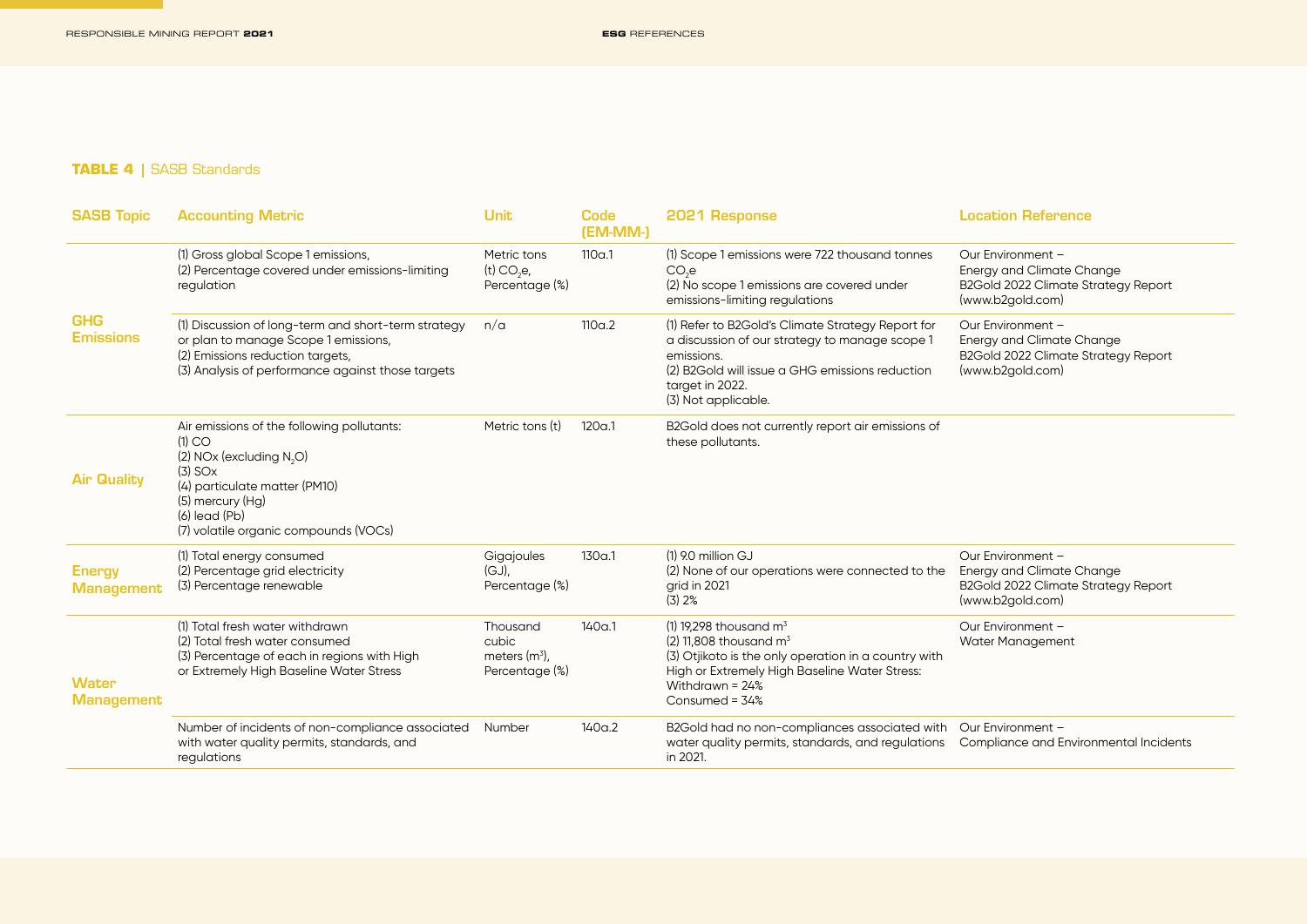<u> 1999 - Johann Barnett, fransk politiker</u>

| <b>SASB Topic</b>                                                             | <b>Accounting Metric</b>                                                                                                                               | Unit                               | <b>Code</b><br>(EM-MM-) | 2021 Response                                                                                                                                                                                                                                                  | Location Reference                                                                             |
|-------------------------------------------------------------------------------|--------------------------------------------------------------------------------------------------------------------------------------------------------|------------------------------------|-------------------------|----------------------------------------------------------------------------------------------------------------------------------------------------------------------------------------------------------------------------------------------------------------|------------------------------------------------------------------------------------------------|
|                                                                               | (1) Total weight of tailings waste<br>(2) Percentage recycled                                                                                          | Metric tons (t),<br>Percentage (%) | 150a.1                  | (1) 20.285 thousand tonnes<br>(2) Not applicable - B2Gold does not recycle<br>tailings waste.                                                                                                                                                                  | Our Environment -<br><b>Tailings and Waste Management</b>                                      |
| <b>Waste and</b><br><b>Hazardous</b><br><b>Materials</b><br><b>Management</b> | (1) Total weight of mineral processing waste<br>(2) Percentage recycled                                                                                | Metric tons (t).<br>Percentage (%) | 150a.2                  | (1) Waste rock: 121,672 thousand tonnes<br>Non-mineral waste: 9,036 thousand tonnes<br>(2) B2Gold does not recycle waste rock. B2Gold<br>recycles some hazardous waste. In 2021, 77% of<br>non-hazardous waste was recycled.                                   | Our Environment -<br><b>Tailings and Waste Management</b>                                      |
|                                                                               | Number of tailings impoundments, broken<br>down by MSHA hazard potential                                                                               | Number                             | 150a.3                  | Medium $-1$<br>Very high $-1$<br>Extreme $-2$<br>Note: the hazard potential of our tailings dams is<br>based on classification by jurisdiction.                                                                                                                | An inventory of each operating and legacy TSF<br>is available on our website (www.b2gold.com). |
| <b>Biodiversity</b><br><b>Impacts</b>                                         | Description of environmental management<br>policies and practices for active sites                                                                     | n/a                                | 160a.1                  | Refer to the discussion in the Biodiversity section<br>of this Report.                                                                                                                                                                                         | Our Environment -<br>Biodiversity                                                              |
|                                                                               | Percentage of mine sites where acid rock<br>drainage is:<br>(1) predicted to occur<br>(2) actively mitigated<br>(3) under treatment or remediation     | Percentage (%)                     | 160a.2                  | Masbate is the only site that generates<br>significant quantities of potentially acid-<br>generating materials. Comprehensive<br>management strategies for these materials are<br>in place.                                                                    | Our Environment -<br><b>Tailings and Waste Management</b>                                      |
|                                                                               | Percentage of:<br>(1) proved reserves<br>(2) probable reserves in or near sites with<br>protected conservation status or endangered<br>species habitat | Percentage (%)                     | 160a.3                  | B2Gold discloses which of its operations, rather<br>than the percentages of proved or probable<br>resources, are in or near sites with protected<br>conservation status or endangered species<br>habitat. Refer to the Biodiversity section of<br>this Report. | Our Environment -<br>Biodiversity                                                              |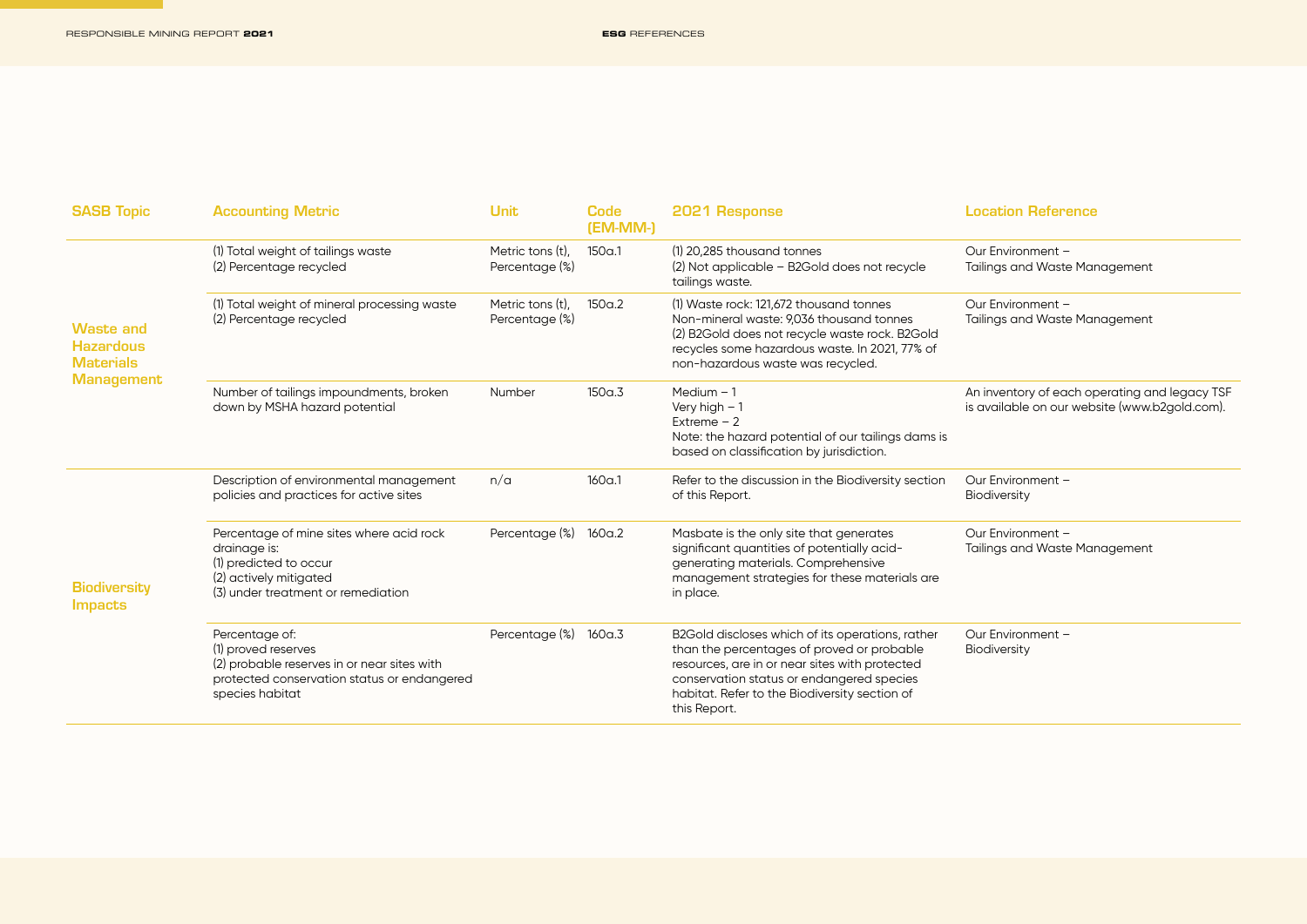<u> 1990 - Johann Barn, mars ann an t-</u>

| <b>SASB Topic</b>                                                                  | <b>Accounting Metric</b>                                                                                                                                                                                                     | <b>Unit</b>    | <b>Code</b><br>(EM-MM-) | 2021 Response                                                                                                                                                                                                                                           | Location Reference                                                                                                                     |
|------------------------------------------------------------------------------------|------------------------------------------------------------------------------------------------------------------------------------------------------------------------------------------------------------------------------|----------------|-------------------------|---------------------------------------------------------------------------------------------------------------------------------------------------------------------------------------------------------------------------------------------------------|----------------------------------------------------------------------------------------------------------------------------------------|
| Security,<br><b>Human Rights,</b><br>and Rights<br>of Indigenous<br><b>Peoples</b> | Percentage of:<br>(1) proved reserves<br>(2) probable reserves in or near areas<br>of conflict                                                                                                                               | Percentage (%) | 210a.1                  | B2Gold discloses which of its operations, rather<br>than the percentages of proved or probable<br>resources, are in or near areas of conflict.<br>Refer to the 2021 Conflict-Free Gold Report.                                                          | B2Gold 2021 Conflict-Free Gold Report<br>(www.b2gold.com)                                                                              |
|                                                                                    | Percentage of:<br>(1) proved reserves<br>(2) probable reserves in or near indigenous land                                                                                                                                    | Percentage (%) | 210a.2                  | B2Gold's ESIAs do not identify any of our<br>operations in or near indigenous lands.                                                                                                                                                                    |                                                                                                                                        |
|                                                                                    | Discussion of engagement processes and<br>due diligence practices with respect to human<br>rights, indigenous rights, and operation in areas<br>of conflict                                                                  | n/a            | 210a.3                  | Refer to the discussion in the Our Communities<br>section of this Report and the 2021 Conflict-Free<br>Gold Report.                                                                                                                                     | Our Communities - Approach to Managing<br>Social Aspects and Human Rights<br>B2Gold 2021 Conflict-Free Gold Report<br>(www.b2gold.com) |
| <b>Community</b><br><b>Relations</b>                                               | Discussion of process to manage risks and<br>opportunities associated with community rights<br>and interests                                                                                                                 | n/a            | 210b.1                  | Refer to the discussion in the Our Communities<br>section of this Report.                                                                                                                                                                               | <b>Our Communities</b>                                                                                                                 |
|                                                                                    | Number and duration of non-technical delays                                                                                                                                                                                  | Number, Days   | 210 <sub>b</sub> .2     | B2Gold did not experience any non-technical<br>delays in 2021.                                                                                                                                                                                          |                                                                                                                                        |
| Labour<br><b>Relations</b>                                                         | Percentage of active workforce covered under<br>collective bargaining agreements, broken down<br>by U.S. and foreign employees                                                                                               | Percentage (%) | 310b.1                  | 60% of B2Gold's total workforce is unionized.                                                                                                                                                                                                           | Our People -<br>Freedom of Association                                                                                                 |
|                                                                                    | Number and duration of strikes and lockouts                                                                                                                                                                                  | Number, Days   | 310b.2                  | B2Gold did not experience any strikes or lockouts<br>in 2021.                                                                                                                                                                                           | Our People -<br><b>Grievance Management</b>                                                                                            |
| <b>Workforce</b><br><b>Health and</b><br><b>Safety</b>                             | (1) MSHA all-incidence rate,<br>(2) fatality rate,<br>(3) near miss frequency rate (NMFR)<br>(4) average hours of health, safety, and<br>emergency response training for:<br>a) full-time employees<br>b) contract employees | Rate           | 320a.1                  | (1) Total Recordable Injury Frequency Rate - 0.27<br>$(2)$ Number of fatalities $-0$<br>(3) B2Gold does not currently report NMFR.<br>(4) 2,984 safety-related training sessions<br>were held across all B2Gold operations and<br>development projects. | Our People -<br>Occupational Health and Safety                                                                                         |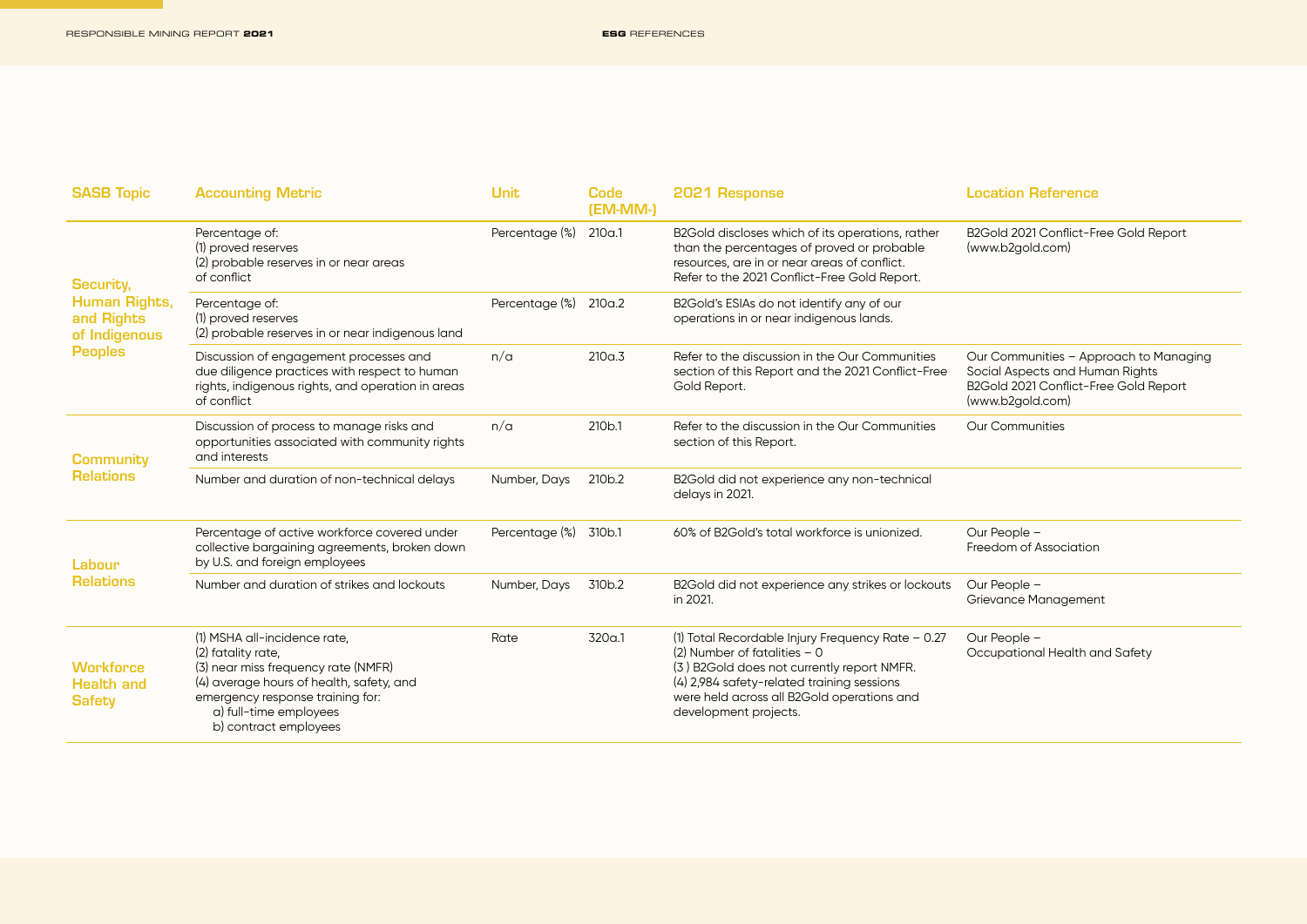<u> 1989 - Johann Barnett, fransk politiker (</u>

| <b>SASB Topic</b>                                           | <b>Accounting Metric</b>                                                                                                         | Unit                        | Code<br>(EM-MM-) | 2021 Response                                                                                                                                                        | Location Reference                                               |
|-------------------------------------------------------------|----------------------------------------------------------------------------------------------------------------------------------|-----------------------------|------------------|----------------------------------------------------------------------------------------------------------------------------------------------------------------------|------------------------------------------------------------------|
| <b>Business</b><br><b>Ethics and</b><br><b>Transparency</b> | Description of the management system<br>for prevention of corruption and bribery<br>throughout the value chain                   | n/a                         | 510a.1           | Refer to the Business Ethics and Governance<br>Principles section of this Report.                                                                                    | Governance -<br><b>Business Ethics and Governance Principles</b> |
|                                                             | Production in countries that have the 20<br>lowest rankings in Transparency International's<br>Corruption Perception Index (CPI) | Metric tons (t)<br>saleable | 510a.2           | B2Gold does not operate in any of the 20 lowest<br>CPI countries.                                                                                                    |                                                                  |
| <b>Activity</b><br><b>Metric</b>                            | Production of:<br>(1) metal ores<br>(2) finished metal products                                                                  | Metric tons (t)<br>saleable | 000.A            | $(1)$ Gold $-$ 1,047,414 ounces<br>(2) n/a                                                                                                                           | Economic Performance                                             |
| <b>Activity</b><br><b>Metric</b>                            | (1) Total number of employees<br>(2) Percentage contractors                                                                      | Number,<br>Percentage (%)   | 000.B            | (1) 4,689 permanent, fixed-term, and supervised<br>labour employees.<br>(2) B2Gold does not currently report the<br>percentage of our workforce that is contractors. | Our People                                                       |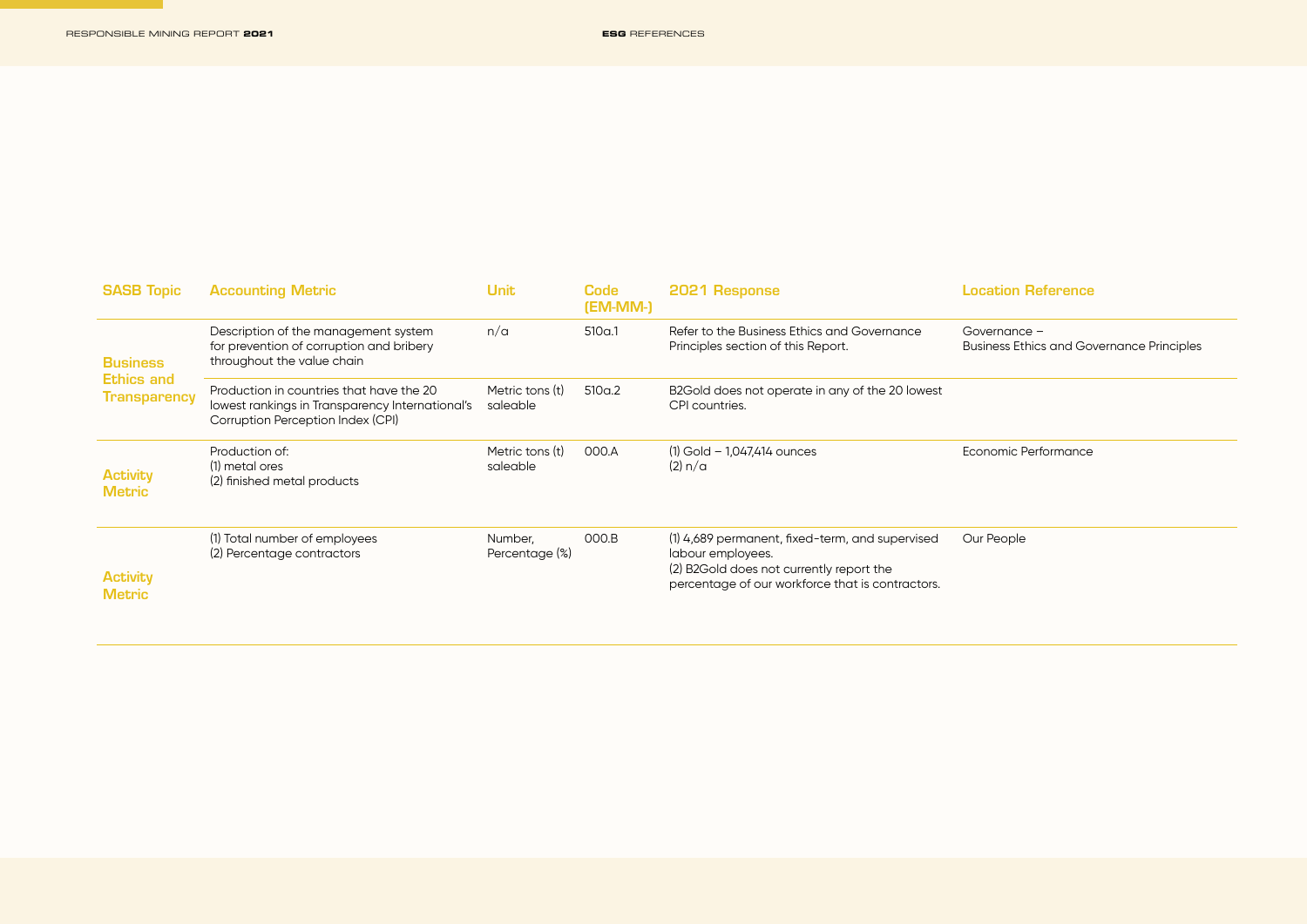### SDG TARGETS RELEVANT TO B2GOLD ACTIVITIES IN 2021



By 2030, ensure that all men and women, in particular the poor and the vulnerable, have equal rights to economic resources, as well as access to basic services, ownership and control over land and other forms of property, inheritance, natural resources, appropriate new technology and financial services, including microfinance 1.4



- By 2030, end the epidemics of AIDS, tuberculosis, malaria and neglected tropical diseases, and combat hepatitis, waterborne diseases and other communicable diseases 3.3
- By 2020, halve the number of global deaths and injuries from road traffic accidents 3.6
- Strengthen the capacity of all countries for early warning, risk reduction and management of national and global health risks 3.d



By 2030, substantially increase the number of youth and adults who have relevant skills, including technical and vocational skills, for employment, decent jobs and entrepreneurship 4.4



**6** CLEAN WATER



6.3

6.4

By 2030, achieve full and productive employment and decent work for all women and men, including for young people and persons with disabilities, and equal pay for work of equal value 8.5

the number of people suffering from water scarcity

By 2030, improve water quality by reducing pollution, eliminating dumping and minimizing release of hazardous chemicals and materials, halving the proportion of untreated wastewater and substantially increasing recycling and safe reuse globally

By 2030, substantially increase water-use efficiency across all sectors and ensure sustainable withdrawals and supply of freshwater to address water scarcity and substantially reduce

- Take immediate and effective measures to eradicate forced labour, end modern slavery and human trafficking, and secure the prohibition and elimination of the worst forms of child labour 8.7
- Protect labour rights and promote safe and secure working environments for all workers, including migrant workers, in particular women migrants, and those in precarious employment 8.8



By 2030, empower and promote the social, economic and political inclusion of all, irrespective of age, sex, disability, race, ethnicity, origin, religion or economic or other status 10.2



- End all forms of discrimination against all women and girls everywhere 5.1
- Ensure women's full and effective participation and equal opportunities for leadership at all levels of decision-making in political, economic and public life 5.5



By 2030, enhance inclusive and sustainable urbanization and capacity for participatory, integrated and sustainable human settlement planning and management in all countries 11.3

Strengthen efforts to protect and safeguard the world's cultural and natural heritage 11.4